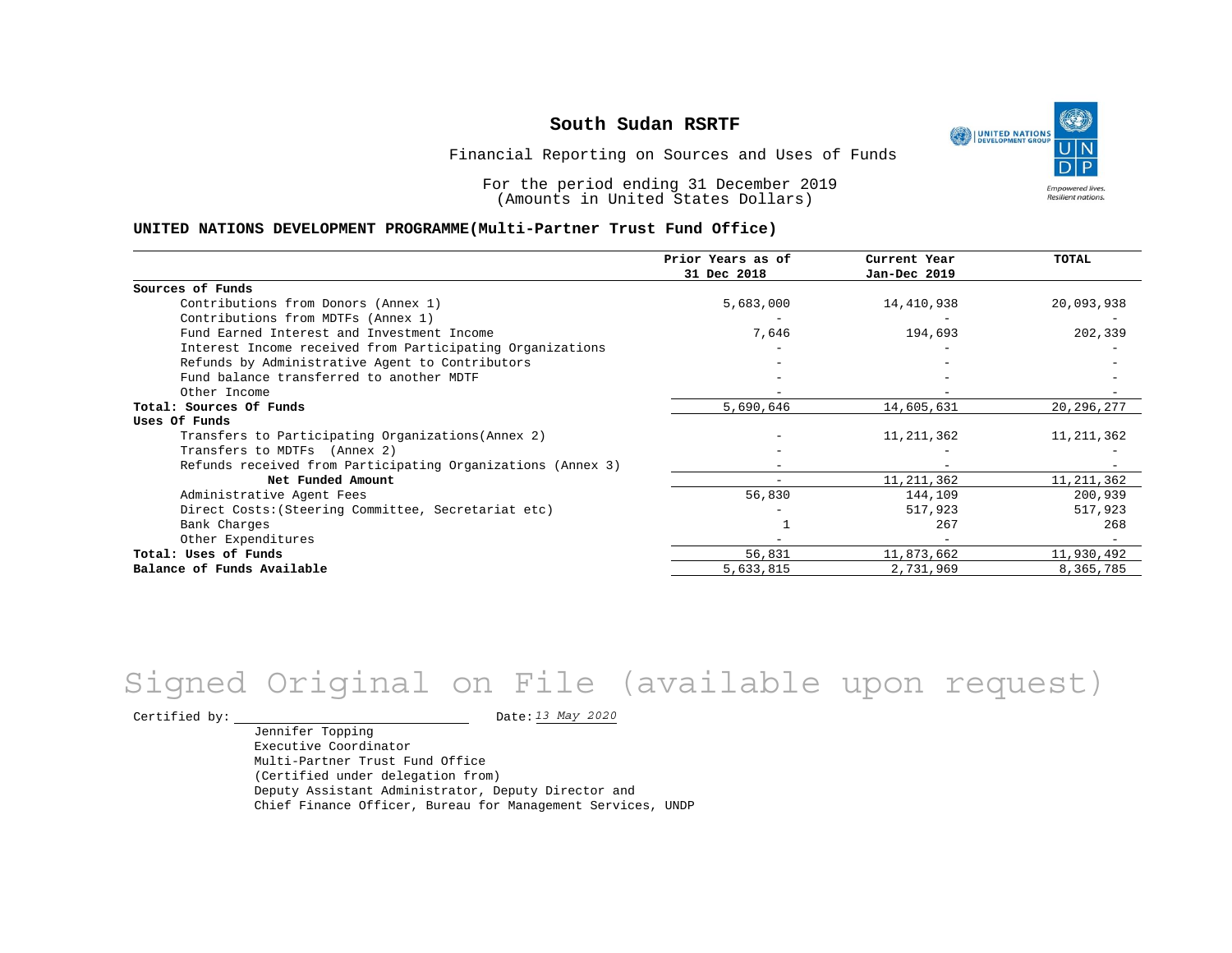

Financial Reporting on Sources and Uses of Funds

For the period ending 31 December 2019 (Amounts in United States Dollars)

#### **UNITED NATIONS DEVELOPMENT PROGRAMME(Multi-Partner Trust Fund Office)**

**Annex - 1: Contributions**

|                                | Prior Years as of | Current Year | TOTAL      |
|--------------------------------|-------------------|--------------|------------|
|                                | 31 Dec 2018       | Jan-Dec 2019 |            |
| From Contributors              |                   |              |            |
| GOVERNMENT OF GERMANY          | 5,683,000         | 5,522,235    | 11,205,235 |
| GOVERNMENT OF NORWAY           | -                 | 6,218,661    | 6,218,661  |
| SWEDISH INT'L DEVELOPMENT COOP | -                 | 2,670,042    | 2,670,042  |
| Total: Contributions           | 5,683,000         | 14,410,938   | 20,093,938 |
|                                |                   |              |            |

# Signed Original on File (available upon request)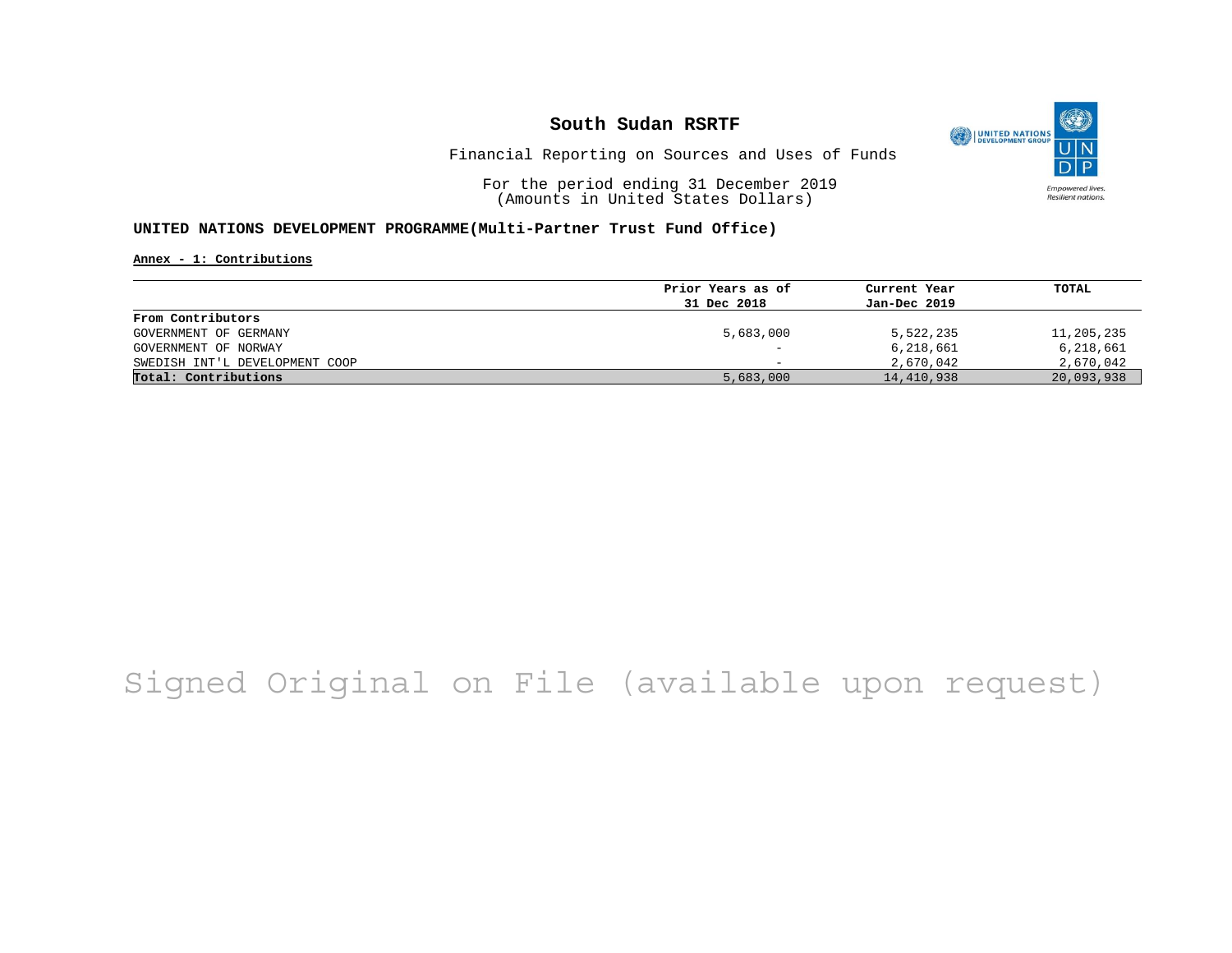

Financial Reporting on Sources and Uses of Funds

For the period ending 31 December 2019 (Amounts in United States Dollars)

#### **UNITED NATIONS DEVELOPMENT PROGRAMME(Multi-Partner Trust Fund Office)**

**Annex - 2: Transfers**

| Prior Years as of | Current Year | TOTAL      |
|-------------------|--------------|------------|
| 31 Dec 2018       | Jan-Dec 2019 |            |
|                   |              |            |
| -                 | 3,500,000    | 3,500,000  |
| -                 | 1,500,000    | 1,500,000  |
| -                 | 5,581,560    | 5,581,560  |
| -                 | 517,923      | 517,923    |
| -                 | 629,802      | 629,802    |
|                   |              |            |
|                   | 11,729,285   | 11,729,285 |
|                   |              |            |

# Signed Original on File (available upon request)